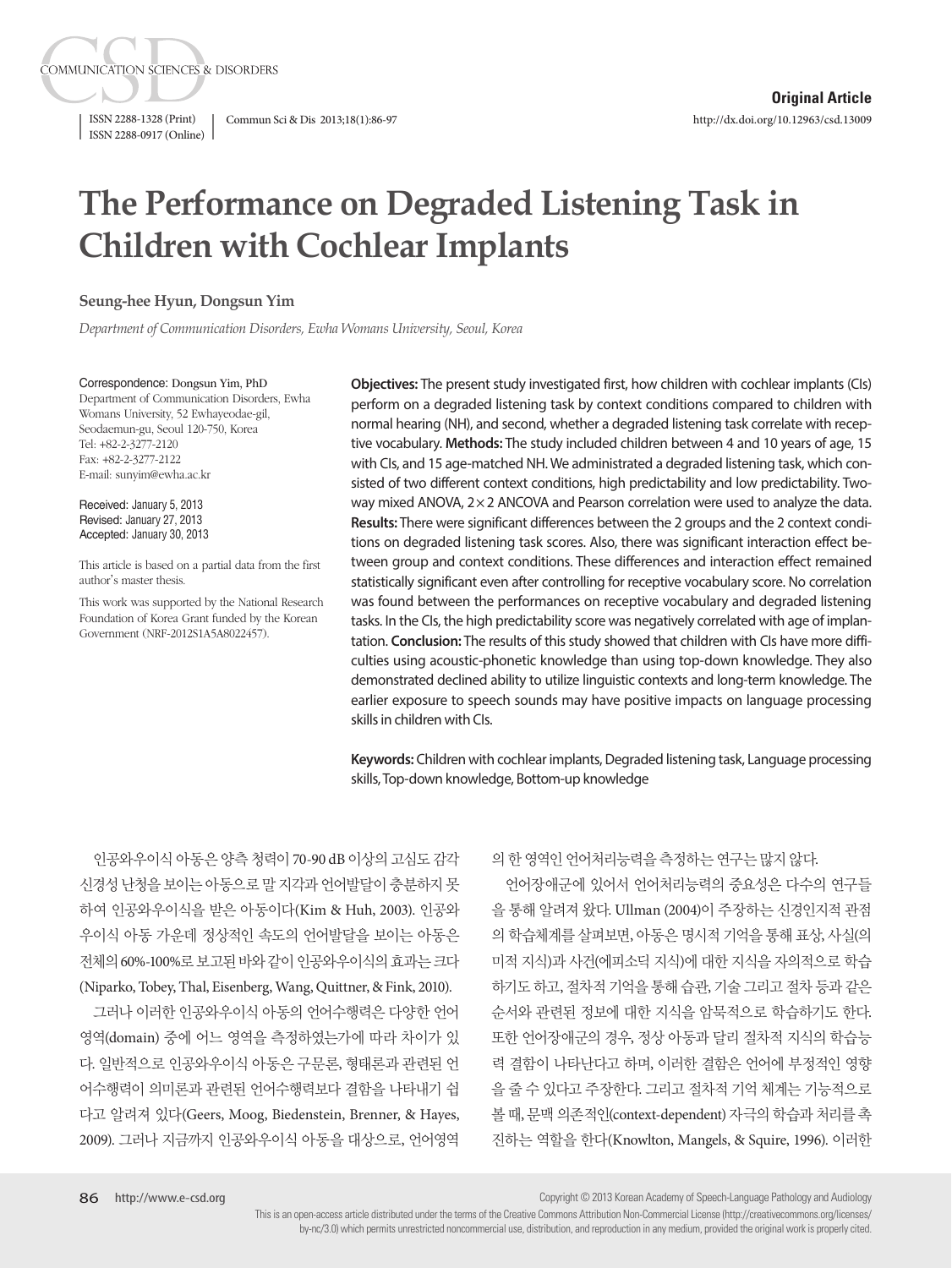근거로 볼 때, 언어처리능력은 절차적 기억과 학습능력이 중요하다 고 볼 수 있으므로, 인공와우이식 아동집단에서도 다른 언어장애 군과 같이 언어처리능력에 결함을 나타내는지를 살펴보는 연구가 필요하다.

지난 십여 년 동안 언어처리능력을 측정하는 도구로 소음상황듣 기검사(degraded listening task)가 사용되어 왔다(Conway, Baurnschmidt, Huang, & Pisoni, 2010; Fallon, Trehub, & Schnerider, 2002; Shi, 2012). 이러한 연구들을 통해 인공와우기기를 통해 듣게 되는 소리를 만들어 건청 아동에게 모의실험을 하여, 그들이 왜곡 된 소리를 어떻게 학습하고 적응해나가는지를 살펴보기도 하고, 소음상황듣기조건이 어떤 작용을 하는지에 대해 알아보았다. 그러 나 건청 아동과 인공와우이식 아동의 소음상황듣기능력에 대한 연구는 많지 않은 실정이다.

문장의 난이도에 따른 언어처리능력을 살펴본 Eisenberg, Martinez, Holowecky와 Pogorelsky (2002)는 인공와우이식 아동을 언 어능력의 차이에 따라 높은 수행력 집단과 낮은 수행력 집단으로 나누어, 문장수준의 언어처리능력을 알아보았다. '어려운 어휘로 이루어진 문장'과 '쉬운 어휘로 이루어진 문장'의 두 가지 문장 유 형에 따라 지각력에 어떠한 차이를 보이는지를 확인한 결과, 높은 언어능력을 보이는 인공와우이식 아동의 쉬운 문장 수행력은 약 90%, 어려운 문장 수행력은 약 85%이었지만, 낮은 언어능력을 보이 는 인공와우이식 아동의 수행력은 각각 약 30%, 20%에 그친 것으 로 나타났다. 이러한 결과는 구어처리능력에 있어서 인공와우이식 아동집단 내의 개인차가 크다는 증거라고 할 수 있으며, 인공와우 이식 아동이 언어처리능력에 있어서 어려움을 보인다는 결과이다.

따라서 인공와우이식 아동의 언어처리능력이 건청 아동에 비해 결함을 보이는지에 대한 보다 심도 있는 연구가 필요하다. 또한 인 공와우이식에도 불구하고 드러나는 인공와우이식 아동의 언어처 리능력의 개인차가 건청 아동에 비해 크게 나타나는지에 대한 연구 도필요할것이다.

소음상황듣기검사는 구조화된 조용한 상황이 아닌, 일상적으로 접하게 되는 배경소음 상황에서 문장을 인지하는 능력을 측정하므 로, 일상생활에서의 언어처리능력을 살펴볼 수 있다는데 중요한 의 의를 가지고 있다. 일반적으로 인공와우이식 아동이 조용한 환경 에서 언어수행력이 높아도 소음상황에서 의사소통의 어려움을 더 크게 느끼는 이유는 청각신호와 함께 청각신호를 왜곡시키는 소음 이 함께 입력되기 때문이다. 그러므로 인공와우이식 아동을 대상 으로 일상생활에서와 유사한 상황을 재현시킬 수 있는 조건에서의 언어처리 과제수행능력을 측정해내는 것이 중요하다(Holt, Kirk, & McCutcheon, 2011).

이러한 소음상황듣기검사에 대한 중요성이 부각되면서, 국외에 서는 소음상황듣기과제로 Hearing in Noise Test (HINT; Nilsson, Soli, & Sullivan, 1994)가 다양한 형태로 개발되어 사용되고 있으 며, 국내에서도 Korean Hearing in Noise Test (K-HINT; Moon, Mun, Jung, Soli, Lee, & Park, 2005), Korean Speech Perception in Noise Test (K-SPIN; An, Kim, & Pae, 2002)가 개발되어 사용되고 있다.

이와 관련하여 최근에 Davidson, Geers, Blamey, Tobey와 Brenner (2012)는 Bamford Kowal Bench Sentence (BKB; Bamford & Wilson, 1979)검사를 사용하여, 인공와우이식 청소년의 조용한 상 황과 소음 상황에서의 언어처리능력을 살펴보았다. 대상자는 조용 한 상황에서 80% (SD=27%)의 수행력을 보였으나, 소리 크기를 줄 이고 10 dB SNR의 다화자 소음상황에 노출시켰을 때의 언어처리 능력은 52% (SD=26%)로 감소했다. 즉, 조용한 상황에서보다 소음 상황에서 수행력이 28%나 감소했다는 것은 일상의 소음상황에서 의 언어처리에 실제적으로 어려움을 가지고 있다는 점을 시사한다 고할수있다.

또 다른 연구를 살펴보면, Dorman, Loizou와 Fitzke (1998)은 건 청 아동과 인공와우이식 아동의 소음조건에서 문장인지능력을 비 교하였다. 연구 결과, +15, +10 dB SNR 조건에서 인공와우이식 아 동 7명 중 4명만이 건청 아동 수행력의 평균의 ±1 표준편차 안에 포함되었으며, +5 dB SNR 조건에서는 7명 중 2명만이 건청 아동 수 행력의 평균의 ±1 표준편차 안에 포함되었다. 이러한 결과는 건청 아동에 비해 인공와우이식 아동이 소음상황에서 언어처리능력의 개인차가크다는것을시사한다.

뿐만 아니라, 동일한 소음상황에서도 이웃밀도(neighborhood density)와 어휘빈도에 따라서도 차이가 나타난다는 사실이 보고 되고 있다. Karpicke, Conway와 Pisoni (2007)은 건청 아동을 대상 으로 다른 언어적인 조건에 따른 소음상황에서의 문장인지과제를 실시하였다. 쉬운 어휘(높은 단어빈도와 낮은 이웃밀도)로 만들어 진 문장 유형과 어려운 어휘(낮은 단어빈도와 높은 이웃밀도)로 만 들어진 문장 유형을 사용하였는데, 쉬운 어휘로 만들어진 문장 유 형이 41%의 수행력을 나타냈으나 어려운 어휘로 만들어진 문장 유 형의 수행력은 36%로 5%정도 감소되었다. 건청 아동에게 나타난 결과는 제시되는 문장조건이 수행력에 영향을 미친다는 것이다. 이 러한 결과는 인공와우이식 아동에게도 동일한 양상으로 나타날 것이며, 인공와우이식 아동은 청각에 손상이 있는 집단군이므로, 건청아동군에비해낮은수행력을보일것이라추측할수있다.

그러나 위와 같은 검사도구는 어휘력과 밀접한 측정방법으로, 개별 아동의 어휘력이 문장인지과제에 영향을 미쳤을 가능성이 높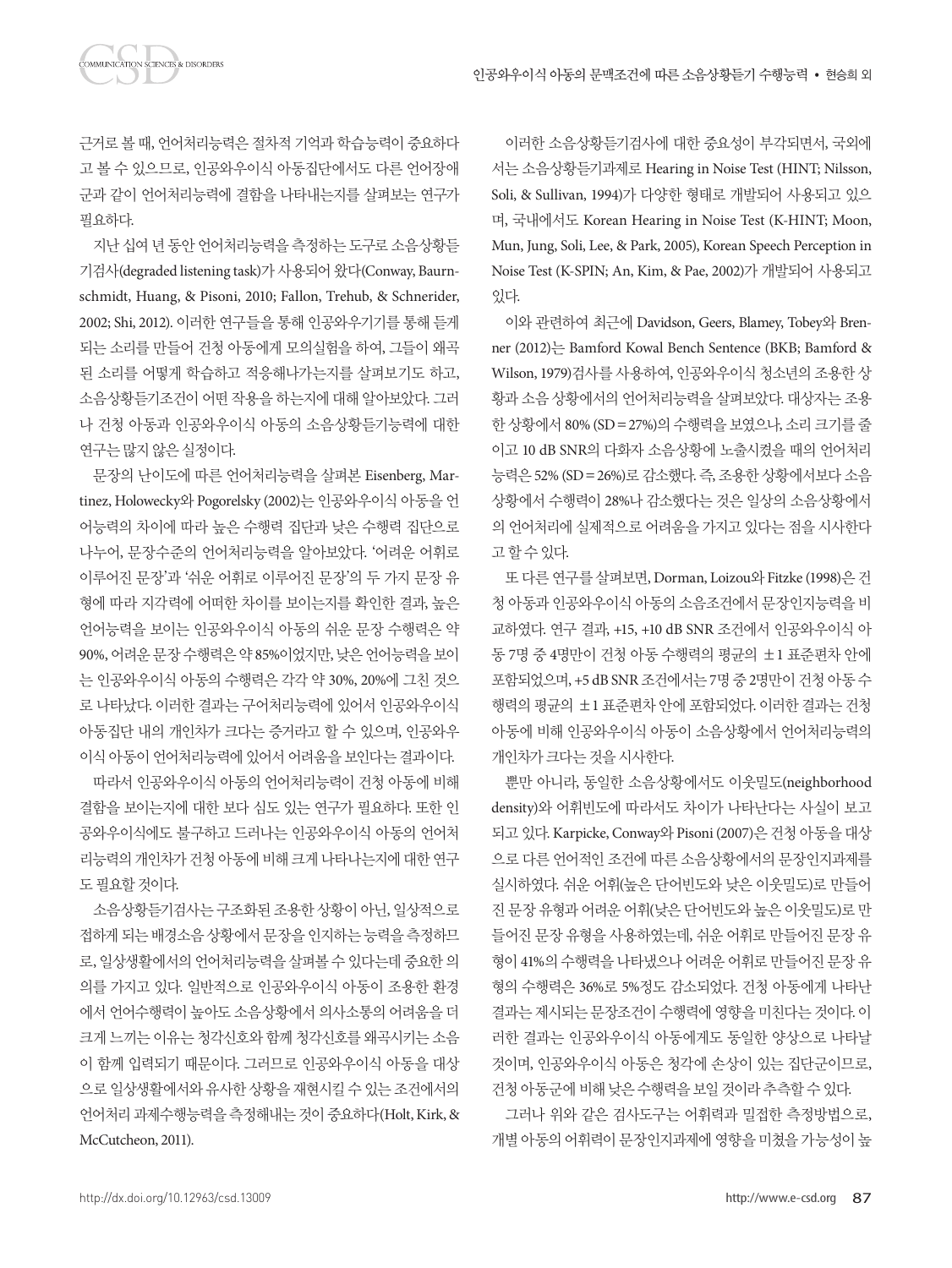

다. 그러므로 이러한 한계점을 보완하기 위하여, 개별 아동의 어휘 력의 영향을 최소화한 상태에서 인공와우이식 아동의 언어처리능 력을 측정해낼 수 있는 도구가 요구된다. 문맥조건에 따른 소음상 황듣기과제는 문장 내 마지막 다어에만 소음처리를 하여 왜곡된 마 지막 단어를 인지하는 과제로, 두 가지 문맥상황에 따라 다르게 나 타나는 언어처리능력을 살펴볼 수 있다. 두 가지 문맥상황 중 하나 는 문장 내 문맥을 통해 마지막 단어를 예측하기 쉬운 문장이며, 다 른 하나는 마지막 단어가 문맥과 상관없기 때문에 마지막 단어를 예측하기 어려운 문장이다. Conway 등(2010)의 성인을 대상으로 한 예비실험 결과, 높은 예측성 문장은 평균 74%, 낮은 예측성 문장 은 평균 55%의 수행력을 보였다. 어려운 문맥조건에서의 언어처리 능력이 쉬운 문맥조건에서 보다 19%가 낮아진 결과는 인공와우이 식아동에서도동일하게보일수있는양상이다.

Benichov, Cox, Tun와 Wingfield (2012)는 건청성인과 경도 및 중도청각성인을 대상으로 문맥조건에 따른 소음상황듣기과제를 실시하였다. 문맥조건으로 문맥에 상관없는 조건(no context), 낮은 예측성 조건(low predictability), 중간 예측성 조건(medium predictability), 높은 예측성 조건(high predictability)의 4가지 조건으 로 구성된 과제를 사용하였다. 실험 방법은 대상자가 마지막 단어 를 지각할 수 있을 때까지 -10 dB SNR에서 시작하여 소음을 2 dB 씩 낮춰서 들려주고, 지각역치(recognition threshold)를 알아보았 다. 연구 결과, 문맥에 상관없는 조건에서 높은 예측성 조건으로 갈 수록 지각역치가 감소되는 경향을 보였고, 중도청각장애 성인집단 에서 건청 성인집단으로 갈수록 지각 역치가 감소되는 경향을 보였 다. 또한 문맥에 상관이 없는 조건에서 높은 예측성 조건으로 문맥 적 제한이 증가할수록 집단 간의 차이는 줄어드는 경향을 나타냈 다. Conway 등(2010)과 연구방법이 다르지만, 위의 선행연구는 문 맥조건이 소음상황듣기에 영향을 미치고, 청력상태에 따라 다른 수행력을 나타내며, 청력상태의 결함이 클수록 문맥조건에 따라 더큰영향을받는다는결과이다.

문맥조건에 따른 소음상황듣기과제를 수행하기 위해서 필요한 능력은 다음과 같다. 우선 조용한 상황에서 문장을 인지할 때, 감각 적, 언어적, 인지적 처리과정의 통합이 필요하며(Eisenberg et al., 2002), 소음상황에서 문장을 인지할 때에는 어음신호에 대한 간섭 을 통제해야 한다. 이러한 능력이 요구됨과 동시에, 높은 예측성 문 장을 인지할 때는 문장 내 문맥을 활용하는 하향식 접근이 필요하 며(Conway et al., 2010), 낮은 예측성 문장을 인지할 때는 음향-음 소적 정보를 활용하는 상향식 접근이 필요하다(Klatt, 1979).

위의 내용들을 종합해보면 문맥조건에 따른 소음상황듣기과제 는 1) 일상생활에서의 인공와우이식 아동의 언어처리능력을 알 수

있으며, 2) 개별 아동의 어휘력이 미치는 영향을 최소화한 인공와 우이식 아동의 언어처리능력을 살펴볼 수 있고, 3) 인공와우이식 아동의 하향적 지식을 활용하는 언어처리능력과 음향-음소적 정 보를 활용하는 언어처리능력을 체계적으로 측정할 수 있다.

그러므로 본 연구에서는 인공와우이식 아동과 건청 아동을 대 상으로 문맥 조건에 따른 소음상황듣기과제를 실시하여 각 집단 간의 수행력 차이를 살펴보고, 이러한 차이가 수용어휘력을 통제 하여도 여전히 차이가 존재하는지 알아보고자 한다. 인공와우이 식 아동에게 있어서 언어능력에 중요한 인공와우 관련 변인(인공와 우이식 연령, 인공와우 사용기간)과 문맥 조건에 따른 소음상황듣 기수행력의상관관계를살펴보고자한다.

# 연구 방법

## 연구 대상

본 연구는 서울 및 경기 지역에 거주하는 생활연령이 만 4;0-10; 10개월 사이의 인공와우이식 아동 15명을 실험집단으로 하였으며, 이들과 생활연령을 ±5개월로 일치시키고 듣기와 언어적인 면에서 정상이라고 보고되었으며, 객관적인 검사에서 정상발달 수준을 보 이는 건청 아동 15명을 통제집단으로 정하였다. 연구에 참여하는 대상아동의구체적인선정기준은다음과같다.

인공와우이식 아동은 1) 동반장애가 없으며, 2) 만 4세 이전에 인 공와우이식을 받은 아동으로, 3) 인공와우 사용기간이 최소 1년 이 상인 아동이다. 4)『K-ABC (Korean Kaufman Assessment Battery for Children)』(Moon & Byun, 1997)의 검사 결과, 비언어성 지능 이 85점 이상이며, 5) 소음상황듣기과제를 수행하기 위한 충분한 듣기능력을 가졌다는 전제를 위해 단음절단어검사(Lee, Shin, Kim, & Kim, 2009)에서 음소점수 80% 이상인 아동으로 선정하였다. 아 동의 과제수행에 영향을 미칠 수 있는 변인인 인공와우이식 연령, 인공와우 사용기간에 대한 정보는 검사 시작 전 양육자와의 사례 면담을 통해 이루어졌다. 인공와우이식 아동 정보는 Table 1에 제시 하였다.

건청 아동은 1) 부모사례면담지에 발달상 문제점이 보고되지 않 았으며, 2) K-ABC (Moon & Byun, 1997)의 검사 결과, 비언어성 지 능이 85점 이상이며, 3) 청력검사(Pediatric Audiometer PA5, Interacoustics A/S, Assens, Denmark)결과, 20 dB에서 1, 2, 4 kHz에 서 정상으로 확인된 아동으로 선정하였다.

본 연구에서 선정된 대상자의 생활연령과 비언어성 지능 평균과 표준편차는 Table 2에 제시하였다. 인공와우이식 아동의 평균 생활 연령은 87.6 (SD =23.1)개월, 건청 아동의 평균 생활연령은 87.8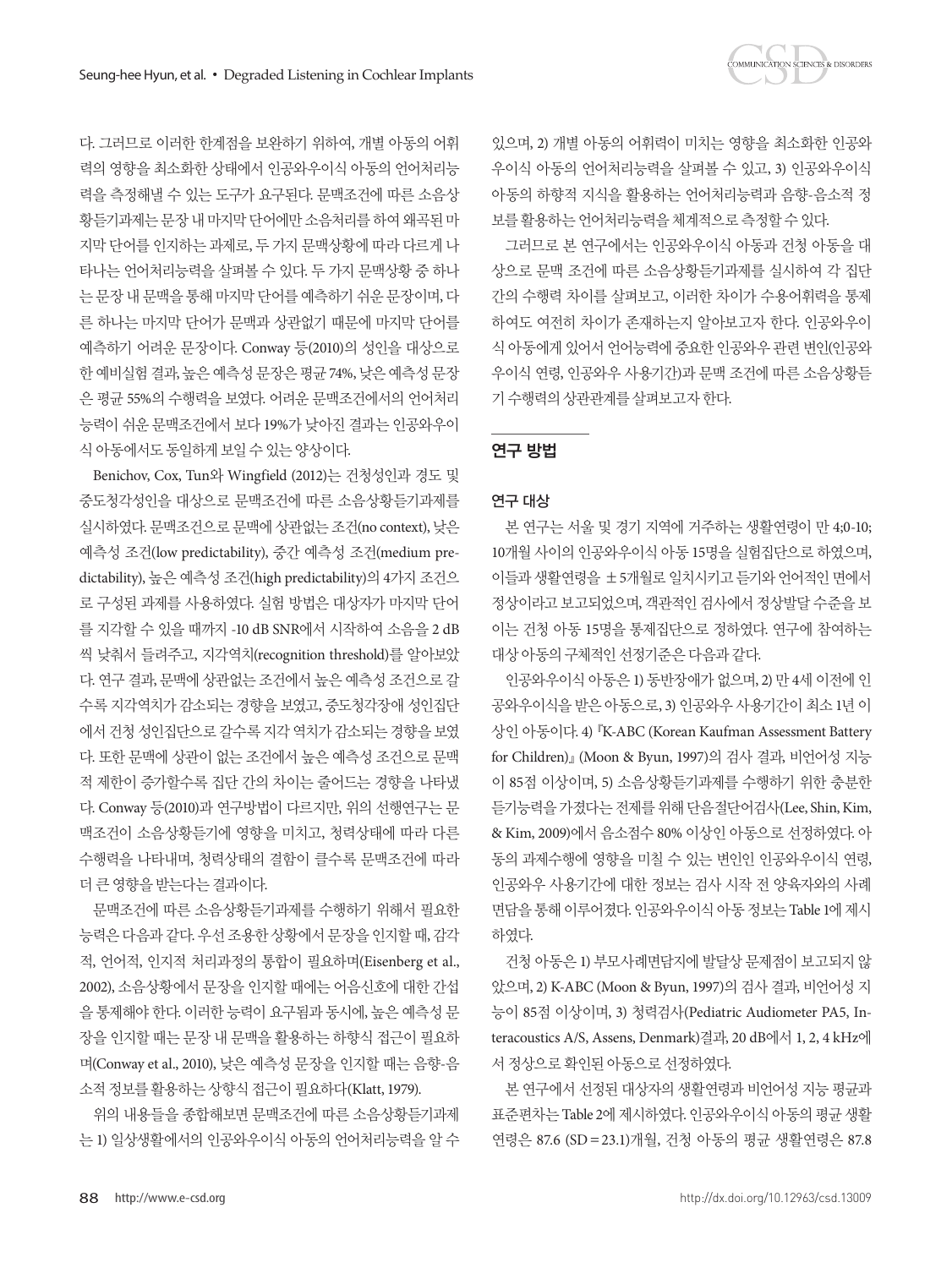

| Subject | Gender | Age (mo) | $AOL$ (mo) | DOI (mo) | CVC phoneme score (%) | Device                          | Device condition |
|---------|--------|----------|------------|----------|-----------------------|---------------------------------|------------------|
|         | F      | 48       | 23         | 25       | 95.4                  | Cochlear-Freedom                | Bilateral        |
| 2       | M      | 53       | 16         | 37       | 90.8                  | Cochlear-Freedom                | Bimodal          |
| 3       | M      | 58       | 29         | 29       | 95.4                  | Cochlear-Freedom                | Unilateral       |
| 4       | M      | 80       | 14         | 66       | 93.8                  | Cochlear-Freedom                | Bilateral        |
| 5       | F      | 82       | 30         | 52       | 89.2                  | Cochlear-Freedom                | Bilateral        |
| 6       | M      | 83       | 20         | 63       | 95.4                  | Cochlear-Freedom                | Bimodal          |
|         | F      | 83       | 47         | 36       | 81.5                  | Cochlear-Freedom                | Bimodal          |
| 8       | F      | 88       | 28         | 60       | 94.6                  | Advanced Bionics-Clarion        | Bimodal          |
| 9       | F      | 88       | 29         | 59       | 93.1                  | Cochlear-Freedom                | Bimodal          |
| 10      | M      | 92       | 33         | 59       | 99.2                  | Cochlear-Freedom                | Bimodal          |
| 11      | F      | 98       | 30         | 68       | 99.2                  | Cochlear-Freedom                | Unilateral       |
| 12      | M      | 101      | 20         | 81       | 81.5                  | <b>Advanced Bionics-Clarion</b> | Unilateral       |
| 13      | M      | 108      | 18         | 90       | 96.9                  | Cochlear-Freedom                | Unilateral       |
| 14      | M      | 123      | 26         | 97       | 93.8                  | Cochlear-ESPrit 3G              | Bilateral        |
| 15      | F      | 129      | 46         | 83       | 92.3                  | Cochlear-ESPrit 3G              | Bilateral        |

**Table 1.** Cochlear implant participant demographic information

CVC phoneme score were presented as the percentage correctly identified phonemes (the number of correctly identified phonemes/total number of phonemes× 100). AOI = age of implantation, DOI = duration of implant use.

#### **Table 2.** Mean and SD of age and nonverbal intelligence (IQ)

|                                              | Age         | Nonverbal IQ |  |
|----------------------------------------------|-------------|--------------|--|
| Group                                        | Mean (SD)   | Mean (SD)    |  |
| Children with cochlear implants ( $n = 15$ ) | 87.6 (23.1) | 111.2(11.6)  |  |
| Children with normal hearing $(n = 15)$      | 87.8(23)    | 115.8(11.1)  |  |

(SD=23)개월이었다. 인공와우이식 아동집단의 비언어성 지능 평 균은 111.2 (SD=11.6)점이며, 건청 아동의 비언어성 지능 평균은 115.8 (SD=11.1)점이다.

## 연구도구

#### 지능 검사

본 연구 대상자의 비언어성 지능을 살펴보기 위하여 K-ABC (Moon & Byun, 1997)를 실시하였다. K-ABC는 만 2세 6개월에서 만 12세 5개월 아동을 대상으로 지능을 측정할 수 있는 개별지능 검사이다. 본 연구에서는 동작성소검사(손동작, 얼굴기억, 삼각형, 시각유추, 위치기억, 사진순서)를 연령에 맞춰 실시하여 각 아동의 비언어성 지능을 산출하였다. 비언어성 지능의 정상 범주인 85점 이상인 대상자를 연구 대상으로 선정하는 도구로 사용하였다.

#### 언어 검사

# 수용·표현어휘력검사(Receptive and Expressive Vocabulary Test, REVT)

본 검사는 만 2세 6개월에서 만 16세 이상의 아동의 수용어휘력

과 표현어휘력을 측정하는 표준화된 검사이다(Kim, Hong, Kim, Chang, & Lee, 2009). 본 연구에서는 수용어휘력검사만을 실시하 였다.

#### 소음상황듣기과제(Degraded Listening Task)

문장 내에 다어와 다어가 이어지면서 전달되는 의미가 서로 논리 적으로연관되는지는일상생활에서이야기를들을때중요하다. 이 러한 문장 내 논리적 관계성을 문맥이라고 한다. 일반적으로 문맥 성이 높은 문장을 처리하는 속도와 정확도가 문맥성이 낮은 문장 을 처리하는 속도와 정확도보다 더 빠르고 더 정확하다고 할 수 있 다. 본 연구에서는 이러한 언어의 예측 가능한 구조를 사용하여 제 작한문장내마지막단어에만소음을처리한소음상황듣기과제를 사용하였다(Conway et al., 2010; Fallon et al, 2002; Shi, 2012).

다음의 두 문장은 문맥에 따라 나눈 소음상황듣기과제의 두 가 지 유형이다. 첫 번째 문장은 앞선 문맥을 통해 마지막 단어를 쉽게 예측할 수 있는 높은 예측성을 가진 문장(이하 높은 예측성 문장) 이고, 두 번째 문장은 마지막 단어를 예측하기 힘든 낮은 예측성을 가진문장(이하낮은예측성문장)이다.

#### 칫솔로이를닦다.

#### 아저씨가 종이를 불다.

높은 예측성 문장의 마지막 단어는 이미 가지고 있는 지식을 활 용하여 예측할 수 있는 반면에 낮은 예측성 문장은 아저씨가 종이 를 찢을 수도 있고, 아저씨가 종이를 자를 수도 있어 첫 문장보다 그 예측성이 현저히 낮다. 즉, 본 검사에서 높은 예측성 문장은 순서적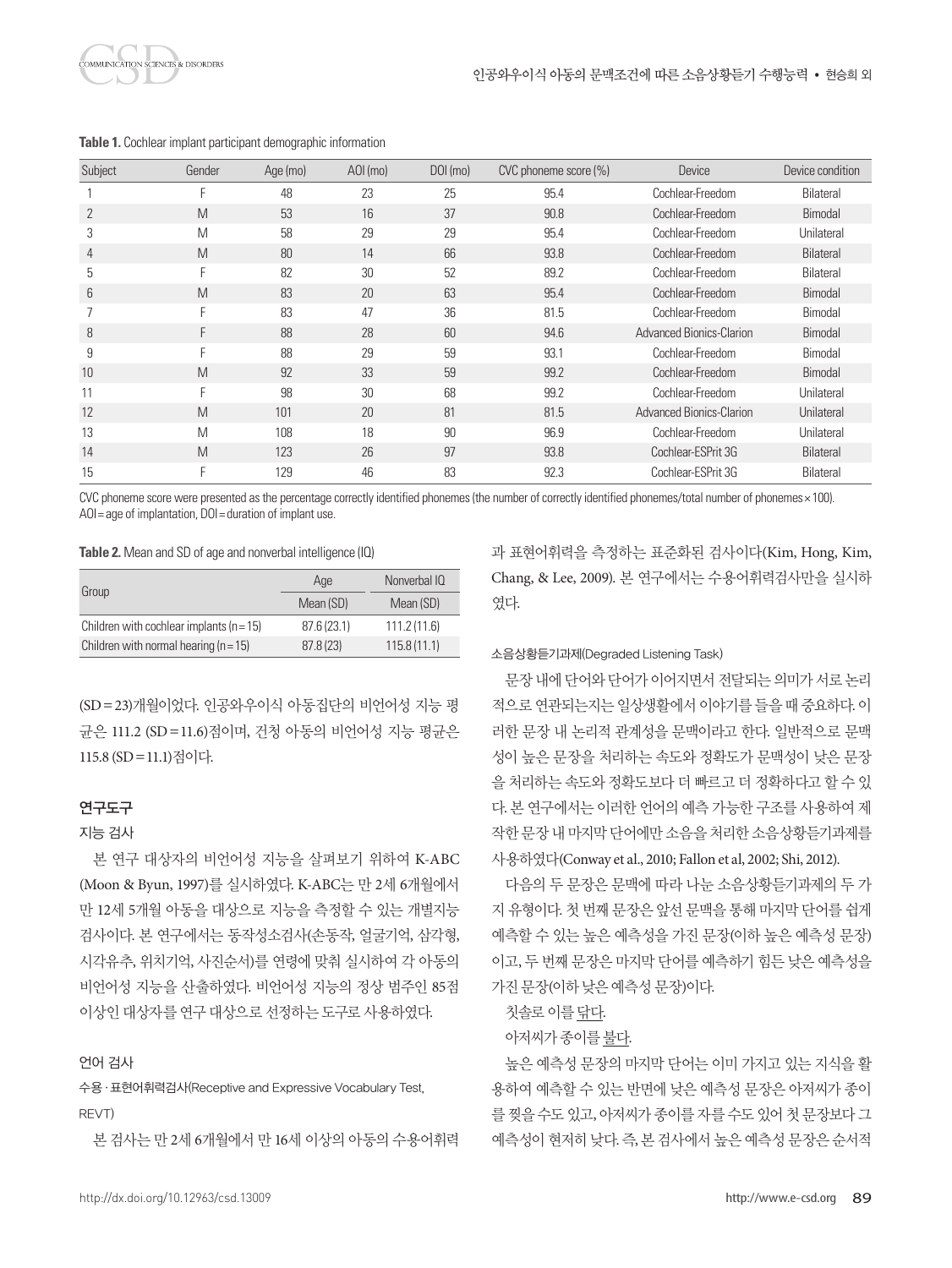으로 나열된 단어들이 어떻게 구성되어 있는지를 통해 하향적 지 식을 사용하여 마지막 단어를 예측할 수 있고, 낮은 예측성 문장은 음향-음소적인 정보를 활용하는 것을 통해 인지할 수 있다.

소음상황듣기과제의 개발과정은 다음과 같다. 기존의 연구된 자 료에 근거하여(Conway et al., 2010; Fallon et al, 2002; Shi, 2012), 한 국 아동의 어휘 및 문장 발달에 맞춰 구성하였다. 문장의 길이는 모 두 3어절 문장으로 구성되었으며, 어절 당 음절 수는 2-5음절로 구 성되었다. 문장의 종류는 모두 단문이며, 문장의 형식은「주어+목 적어+서술어」「, 주어+부사어+서술어」「, 부사어+목적어+서술 어」등으로 구성되었다. 동사 시제는 모두 현재형이며, 주격 조사로 는'이, 가', 보조사로는'은, 는'이사용되었다.

어휘를 통제하기 위해 1) 모든 어휘는 대상 아동이 학령전기 연령 임을 고려하여, Choi (2000)의 연구에서 만 30개월 아동들이 일상 생활에서 75% 이상 구어로 산출할 수 있는 고빈도 어휘를 선택하 였으며, 2) 본동사+보조동사(예: 날아가다, 걸어가다)와 같이 두 가 지 동사가 결합된 동사의 경우, 두 동사 중 한 동사만을 언급하면, 정오판단이 불확실하므로 제외하였다. 3) 은유적, 의인화한 표현으 로 해석 가능한 문장은 제외하였으며, 4) 둘 중 하나를 선택할 수 있 는 '있다/없다', '많다/적다'와 같은 형용사를 포함한 문장은 제외하 였다(단, 높은 예측성 문장의 경우에 사물과 사물의 속성이 맞는 경우는포함시켰다).

63개의 높은 예측성 문장과 67개의 낮은 예측성 문장으로 구성 된 총 130개의 문장을 제작하였으며, 언어병리학 대학원에 재학 중 인 20-30대 정상 성인 21명을 대상으로 제작한 각 문장의 예측률을 산출하였다. 검사 시, 문장의 순서는 높은 예측성 문장과 낮은 예측 성 문장을 무작위로 섞어서 제시하였으며, 대상자는 PPT 슬라이 드를 보면서, 주어진 기록지에 마지막 단어를 기술하는 방식을 사 용하였다.

예측성 분석은 대상자가 쓴 단어가 검사자가 만든 문장의 마지 막 단어와 일치하면 1점, 일치하지 않으면 0점으로 채점하여 각 문 장의 예측률을 백분율(%)로 산출하였다. 총 130개의 문장 가운데 높은 예측성 문장은 예측률이 86%-100%의 예측률을 나타낸 문 장들로 정했으며, 낮은 예측성 문장은 예측률이 0%-9.5%를 나타 낸 문장들로 정했다. 최종적으로 높은 예측성과 낮은 예측성 각각 28문장이남게되었다.

높은 예측성 문장과 낮은 예측성 문장 간의 자음출현빈도를 맞 추기 위해 각 문장들을 발음대로 적은 다음 자음출현빈도를 분석 하여 한 문장 안에 같은 음소는 3번까지 출현하도록 통제하였다. 또 한 단어빈도는 높은 예측성 문장과 낮은 예측성 문장 각 유형 내에 서 같은 단어가 3회 이상 나타나지 않도록 조정했다. 단, '종이'의 경 우 3회 출현하였는데, 해당 문장의 맥락상 종이가 가장 적절하다고 판단되어포함시켰다.

**COMMUNICATION SCIENCES & DISORDERS** 

완성된 최종문장을 녹음하기 전, 신호대잡음비를 결정하기 위해 예비실험을 하였다. 건청 아동 2명을 대상으로 2 dB, 0 dB, -2 dB, -4 dB, -5 dB, -6 dB, -8 dB, -10 dB SNR 상황에서 높은 예측성 및 낮은 예측성 문장의 수행력을 측정하였다. Conway 등(2010)의 성인을 대상으로 한 소음상황듣기검사 연구에서 높은 예측성 문장에서 평균 74%의 수행력을 보인 것과 낮은 예측성 문장에서 50%의 수 행력을 보인 것을 참조하여, 높은 예측성 문장에서 80%, 낮은 예측 성문장에서 50%의수행력을보인 -5 dB SNR로결정하였다.

최종문장은 표준어를 사용하는 여성 화자의 목소리로 녹음하였 으며, 녹음기는 TASCAM US-122MKII USB 2.0 Audio/MIDI Interface (TASCAM, Montebello, CA, USA)를 사용하였다. 녹음된 문장자료는 G대학 전문가가 SITEC에서 개발한 세그멘테이션 프 로그램을 이용하여 단어들을 편집하고, ITU-T P.56 Speech Voltmeter from the ITU Software Tools Library (G.191 Annex A)로 마 지막 단어에만 소음을 첨가하였다. 소음을 첨가한 방법은 각 문장 의 마지막 단어와 소음의 길이를 동일하게 조정하고, 마지막 단어 의 음성 강도를 기준으로 -5 dB SNR로 조정하였다. 마지막으로 동 일한 시간 영역에서 마지막 단어에 조정된 소음을 첨가하였다. 소 음의 종류는 다화자 소음(NOISEX-92, The Speech Research Unit, Worcestershire, UK: Valga & Steeneken, 1993)을사용하였다.

#### 연구 절차

실험은 조용한 방과 청력검사실에서 개별적으로 진행되었다. 청 력검사실에서는 소음상황듣기과제, 청력선별검사 및 단음절단어검 사가 이루어졌으며, 수용어휘력검사와 K-ABC 비언어성 지능검사 는 조용한 방에서 실시되었다. 실험 시간은 1시간 정도 소요되었으 며, 실험과제 대상 아동 선정을 위해 K-ABC 비언어성 지능검사를 실시한후에수용어휘력검사와소음상황듣기과제를실시하였다.

소음상황듣기과제는 검사를 실시하기 전, 아동에게 충분히 설 명을 하였다. 다음은 소음상황듣기 과제를 수행하기 위한 지시내 용이다. "OO아, 시끄러운 곳에서는 사람 말소리가 잘 들려요? (아 니오) 네, 맞아요. 시끄러운 곳에서는 사람 말소리가 잘 안 들리지 요. 지금부터 어떤 말을 들려줄 거예요. 그런데 그 말 속에 시끄러워 서 잘 안 들리는 곳이 있어요. 한번 잘 들어보세요. 그리고 어떤 말 인지 말해주세요."라고 설명한 다음, 2개의 문장으로 연습을 하게 하였다. 이때, 연습 문항에 대한 정오 피드백은 주어지지 않았다.

소음상황듣기과제는 소음이 차폐된 청력검사실에서 실시되었다. 개별 아동들은 청력검사실 안의 스피커에서 1 m 떨어진 의자에 앉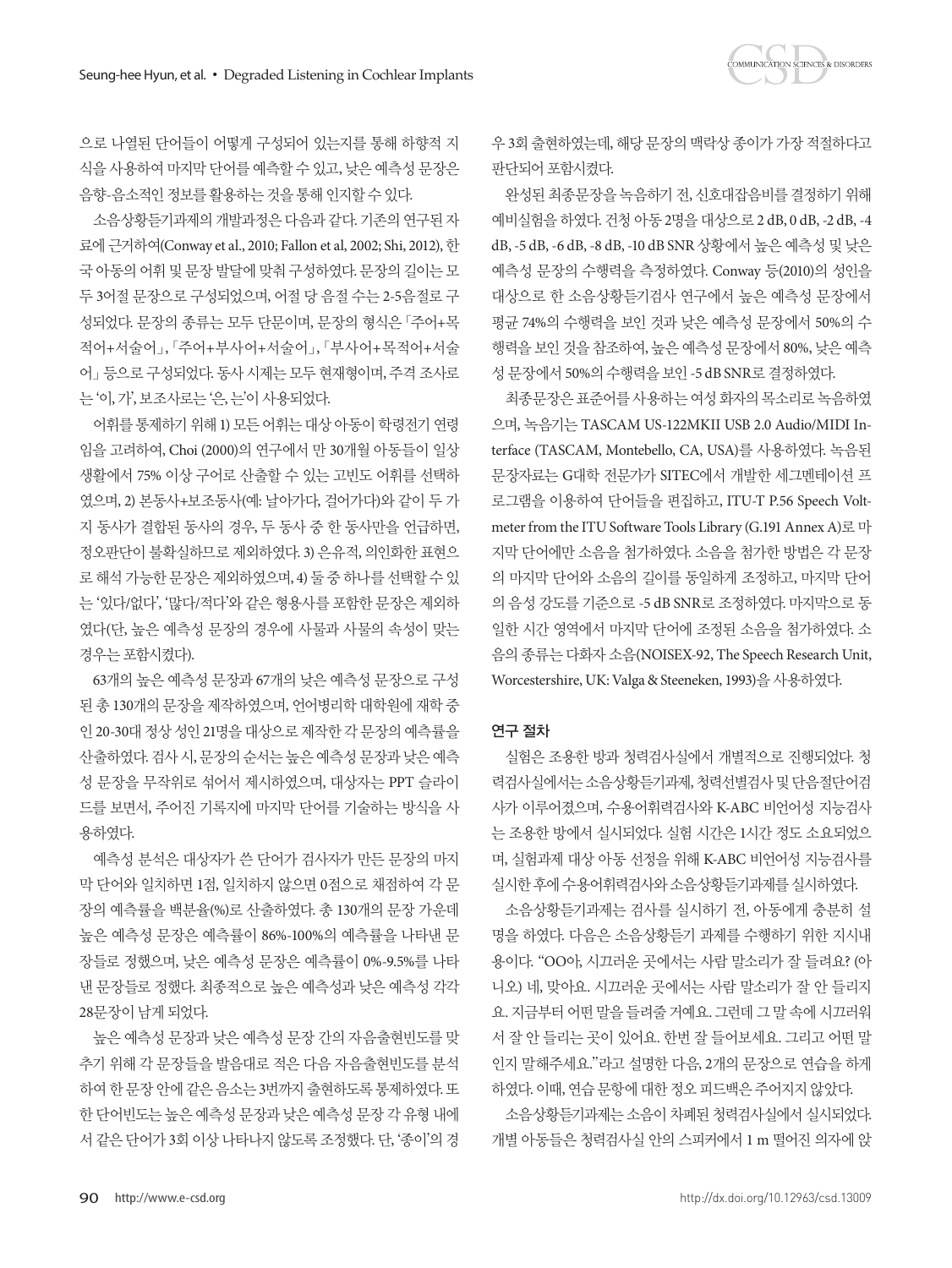**DMMUNICATION SCIENCES & DISORDERS** 

게하였고, 스피커는아동의귀의높이와스피커의높이가수평을이 루도록 위치하게 하였다. 스피커는 Holt et al. (2011)의 연구를 따라 서, 아동이 앉은 자리에서 ±45°에 위치시켰다. 소음상황듣기검사 의소리크기는평균 67 dB HL (범위: 62.5-73 dB HL)로제시되었다.

아동은 일상생활에서 인공와우 또는 청각보조기기를 사용하는 양식대로 착용한 상태에서 검사에 참여했다. 그리고 연구자는 아동 의 옆에 앉아서 사회적 강화를 주면서 아동이 과제에 계속 집중할 수 있도록 돕는 역할을 하였으며, 동시에 아동의 답을 체크하였다.

#### 자료 분석

아동들의 반응은 검사가 진행되는 동안 반응기록지에 모두 기록 하였다. 소음상황듣기과제의 점수는 각 문항에 대하여 정반응 시 1 점, 오반응 시 0점을 주었다. 두 유형의 문장 점수는 각각 정반응한 문항 수로 산출되었다. 따라서 높은 예측성 문장 유형에 대한 점수 의 총점은 28점이며, 낮은 예측성 문장 유형에 대한 점수의 총점은 28점이다.

#### 자료의 통계적 처리

본 연구에서는 SPSS ver. 20.0 (IBM, Armonk, NY, USA)을 사용 하여 자료 분석을 실시하였다. 집단 간 수용어휘력의 차이를 알아 보기 위해 일원배치분산분석(one-way ANOVA)를 실시하였으며, 집단 간 차이, 소음상황듣기과제의 유형의 차이 및 각 조건의 변인 간의 상호작용 효과를 검증하기 위해 대상자간 변인(집단 between subject)×대상자 내 변인(과제 유형 within subject)의 이원혼합측 정분산분석(two-way mixed ANOVA)으로 실시하였다. 상호작용 효과가 통계적으로 유의미하게 나타나면, 수용어휘력을 공변량으 로 하여도 두 변인 간에 상호작용 효과가 나타나는지를 검증하기 위 해 2×2 공분산분석(ANCOVA)을 실시하였다. 또한 각 집단에서 어휘능력과 소음상황듣기과제간의 상관관계와 인공와우관련 변 인(인공와우이식 연령과 인공와우 사용기간)과 소음상황듣기과제 간의상관관계를보기위해 Pearson 적률상관계수를측정하였다.

**Table 3.** Vocabulary and degraded listening task scores

| Test                    | $(n=15)$ | Cochlear implants children | Normal hearing children<br>$(n=15)$ |           |  |
|-------------------------|----------|----------------------------|-------------------------------------|-----------|--|
|                         | Mean     | <b>SD</b>                  | Mean                                | <b>SD</b> |  |
| Receptive vocabulary    | 69.5     | 29.8                       | 93.2                                | 31.6      |  |
| Degraded listening task |          |                            |                                     |           |  |
| High predictability     | 18.5     | 4.3                        | 26.3                                | 2.0       |  |
| Low predictability      | 2.8      | 1.8                        | 13.6                                | 22        |  |

Receptive vocabulary scores were presented as raw score, degraded listening task were presented as raw score.

## 신뢰도

신뢰도는 전체 대상자의 10%에 해당하는 자료를 무작위로 추출 하여 산출하였다. 제2평가자는 대학원에서 언어병리학과정을 수료 하고 2급 언어치료사 자격증을 가지고 있는 언어장애전문가 한 명 이 참여하였다. 신뢰도 평가에 앞서 부석지침을 설명해주었다. 신뢰 도는 연구자의 평가결과와 신뢰도 평가자의 평가결과를 비교하여 일치도를 계산하였다. 즉 연구자와 평가자 간의 일치한 항목수를 일치한 항목수와 불일치한 항목수의 합으로 나눈다음 100을 곱하 여 신뢰도를 산출하였다. 연구자와 평가자의 분석결과 간의 신뢰도 는 97%로나타났다.

## 연구 결과

# 인공와우이식 아동과 건청 아동의 수용어휘력점수와 소음상황듣기점수

인공와우이식 아동과 건청 아동의 수용어휘력점수와 소음상황 듣기점수에대한기술통계는 Table 3과같으며, 기술통계에대한그 래프는 Figure 1에제시하였다.

두 집단의 수용어휘력점수가 통계적으로 유의한 차이를 보이는 지 확인하기 위하여 일원배치분산분석을 실시하였으며 분산분석 결과, 수용어휘력점수에 대한 집단 간 차이가 통계적으로 유의하였  $\Gamma$ <sup>+</sup>(*F*<sub>(1, 29</sub>) = 4.487, *p* < .05).

또한 두 집단의 소음상황듣기점수가 통계적으로 유의한 차이를 보이는지확인하기위하여이원혼합측정분산분석을실시하였다.

소음상황듣기점수에 대한 분산분석 결과를 보면, 집단 간 주 효 과가 통계적으로 유의하였다( $F_{(1, 28)} = 139.679$ ,  $p < .0001$ ). 또한 소음 상황듣기과제의 유형 간의 주 효과가 통계적으로 유의하였다(F(1,28) =494.870, *p*<.0001). 소음상황듣기과제의 유형에 따른 집단 간의 상호작용 효과도 통계적으로 유의하였다( $F_{(1, 28)} = 5.279$ ,  $p < .05$ ).



**Figure 1.** Mean scores on degraded listening task by context conditions.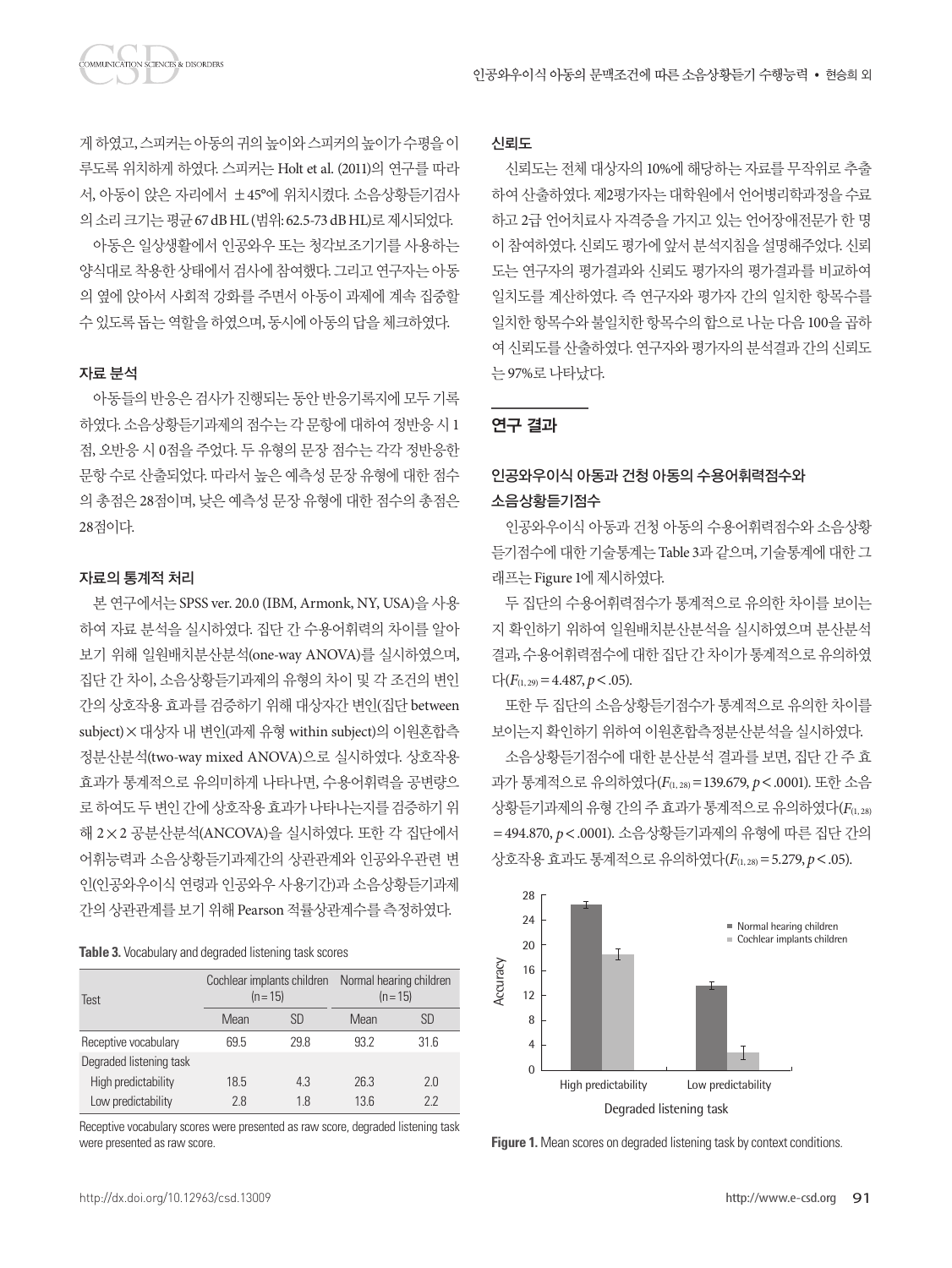두 집단의 소음상황듣기점수에 대한 분포를 비교하기 위해, 집 단 간 산점도를 다음의 Figure 2와 3에 제시하였다. 건청 아동에 비 해 인공와우이식 아동의 높은 예측성 문장 수행력은 통계적으로 유의하게 낮은 점수였으나(*F*(1, 29)=44.618, *p*<.0001), 인공와우이 식 아동집단 중 4명의 아동은 건청 아동의 수행력 범위 안에 있는 것으로 나타났다. 또한 인공와우이식 아동의 높은 예측성 문장 수 행력의 표준편차(4.3점)는 건청 아동의 표준편차(2점)의 2배가 넘 는 편차로, 인공와우이식 아동은 높은 예측성 문장 수행력에 큰 개 인차를 나타냈다. 그러나 낮은 예측성 문장 수행력은 건청 아동과 인공와우이식 아동 집단의 편차가 비슷한 것으로 나타났으며, 특 히 인공와우이식 아동의 수행력은 낮은 수행력에 집중되어 있었다. 수용어휘력을 공변량으로 통제하여도 두 집단의 소음상황듣기









점수가 통계적으로 유의한 차이를 보이는지 확인하기 위하여 2×2 공분산분석을실시하였다.

소음상황듣기점수에 대한 분산분석 결과를 보면, 집단 간 주 효 과가 여전히 통계적으로 유의하였으며( $F_{(1, 27)} = 119.804$ ,  $p < .0001$ ), 소음상황듣기과제의 유형 간의 주 효과도 여전히 통계적으로 유의 하였다(*F*(1, 27)=38.880, *p*<.0001). 소음상황듣기과제의 유형에 따 른 집단 간의 상호작용 효과도 여전히 통계적으로 유의하였다(F(1,27)  $=8.267, p < .01$ ).

# 인공와우이식 아동과 건청 아동의 수용어휘력점수와 소음상황듣기점수의 상관비교

건청 아동의 수용어휘력점수와 소음상황듣기점수 간의 상관관계

건청 아동 집단의 수용어휘력점수와 소음상황듣기점수 간의 상 관분석결과는 Table 4와같다.

수용어휘력점수와 소음상황듣기점수 중의 높은 예측성 점수와 의 상관계수는 r=.674 (*p*<.01)로 유의미한 정적인 상관관계를 보 였다. 또한 생활연령과 수용어휘력점수는 높은 정적인 상관을 나 타냈고(r=.929, *p*<.0001), 생활연령과 높은 예측성 점수도 정적인 상관관계를나타냈다(r=.686, *p*<.01).

생활연령을 통제하여도, 수용어휘력점수와 높은 예측성 점수의 상관이 나타나는지 알아보기 위해, 편상관관계분석을 실시하였다. 분석결과는 Table 5에 제시하였다. 생활연령을 통제한 후에는 수용 어휘력점수와높은예측성점수의상관이나타나지않았다.

# 인공와우이식 아동의 인공와우 관련 변인, 수용어휘력점수와 소음상황듣기점수 간의 상관관계

인공와우이식 아동 집단의 인공와우 관련 변인 및 수용어휘력점 수와소음상황듣기점수간의상관분석결과는 Table 6과같다.

**Table 4.** Intercorrelations among age, receptive vocabulary score, and degraded listening task performance in normal hearing children

|                      | Age      | Receptive vocabulary | High predictability |
|----------------------|----------|----------------------|---------------------|
| Receptive vocabulary | $929***$ |                      | ۰                   |
| High predictability  | $.686**$ | $674**$              |                     |
| Low predictability   | .094     | .253                 | 225                 |

\*\**p* < .01, \*\*\**p* < .0001.

**Table 5.** Partial correlations among receptive vocabulary score and degraded listening task performance in normal hearing children

| Control variable |                     | Receptive vocabulary | High predictability |
|------------------|---------------------|----------------------|---------------------|
| Age              | High predictability | .138                 |                     |
|                  | Low predictability  | .448                 | 221                 |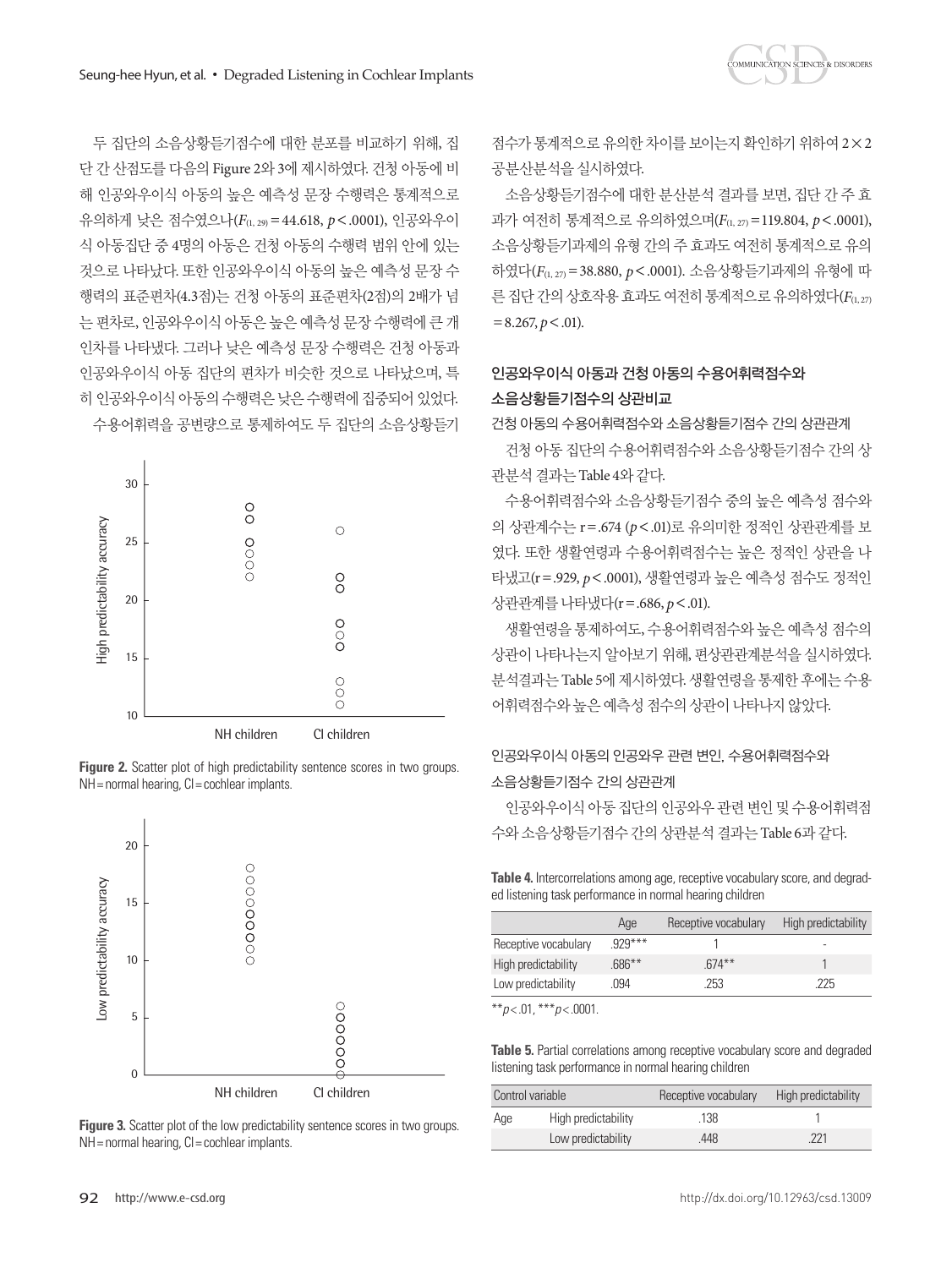인공와우이식 연령과 소음상황듣기점수 중의 높은 예측성 점수 와의 상관계수는 r=-.538 (*p*<.05)로 유의미한 부적인 상관관계가 나타났다.

생활연령을 통제하여도, 인공와우이식 연령과 높은 예측성 점수 의 상관이 나타나는지 알아보기 위해, 편상관관계분석을 실시하였 다. Table 7에 나타난 바와 같이 생활연령을 통제한 후에도 인공와우 이식연령과높은예측성점수의상관이나타났다(r=-.669, *p*<.05).

#### 논의 및 결론

본 연구에서는 인공와우이식 아동과 건청 아동을 대상으로 문 맥조건에 따른 소음상황듣기과제를 실시하여 각 집단 간에 수행력 의 차이를 나타내는지를 알아보고, 이러한 차이가 수용어휘력을 통제하여도 여전히 유의한지를 알아보았다. 그리고 문맥조건에 따 른 소음상황듣기 수행력과 수용어휘력 및 기타 인공와우 관련 변 인(인공와우이식 연령, 인공와우 사용기간)과의 상관관계를 살펴 보았다.

본 연구를 통해 얻은 결과는 다음과 같다. 첫째, 소음상황듣기과 제는 문맥조건에 따라 수행력에 유의미한 차이를 보였다. 높은 예 측성 문장 유형이 낮은 예측성 문장 유형에서 보다 더 높은 수행력 을 보였다. 문장 내 마지막 단어의 예측성이 높을수록 수행력이 높 다는 선행연구 결과들과 일치한다(Benichov et al., 2012; Conway et al., 2010). 즉, 언어적인 맥락과 배경지식이 소음상황듣기를 촉진 한다고할수있다.

둘째, 소음상황듣기과제는 집단에 따라 수행력에 유의미한 차이 를 보였다. 인공와우이식 아동의 소음상황듣기 수행력은 건청 아 동에 비해 더 낮은 것으로 나타났다. 건청성인에 비해 경중도 청각 장애성인 집단이 소음상황듣기 과제에서 전반적으로 떨어지는 것 으로 나타난 선행연구처럼 집단에 따라 소음상황듣기 수행력에 차 이를 보인다는 결과와 일치한다(Benichov et al., 2012). 그러나 본 연구에서는 인공와우이식 아동 집단의 말 지각력을 단음절 점수 (음소 수준)에서 80% 이상으로 통제하였다. 말 지각력에 큰 어려움 이 없는 인공와우이식 아동이었지만, 여전히 통계적으로 유의미한 수행력의 차이가 나타났다는 것은 조용한 환경에서의 구어를 처리 하는 능력이 우수한 인공와우이식 아동이라 할지라도 소음상황에

서 구어를 처리하는 능력에 큰 어려움이 있다고 해석할 수 있다. 셋째, 소음상황듣기과제는 문맥조건과 집단의 두 변인 간의 상 호작용 효과가 통계적으로 유의하였다. 다시 말해 인공와우이식 아동 집단이 높은 예측성 문장보다 낮은 예측성 문장에서 수행력 이 떨어지는 정도가 건청 아동 집단보다 더 컸다. 문맥적 제한이 낮 아질수록 집단에 따른 문맥조건의 차이가 커지는 양상은 선행연구 의 결과와 일치한다(Benichov et al., 2012). 이러한 결과는 인공와 우이식 아동 집단이 건청 아동에 비해 소음상황에서 더 큰 부정적 인 영향을 받는다는 사실을 시사한다. 또한 어음신호의 간섭을 통 제하는데 어려움이 있기 때문에, 하향적 지식을 활용하여 문장을 처리하는 것보다 더 복잡하고 세밀한 작업인 말소리의 음향적 정보

**Table 6.** Intercorrelations age, age of implantation, duration of implant use, receptive vocabulary score, degraded listening task performance in cochlear implants children

|                      | Age       | <b>AOI</b> | <b>DOI</b> | Receptive vocabulary | High predictability |
|----------------------|-----------|------------|------------|----------------------|---------------------|
| <b>AOI</b>           | .331      |            |            |                      |                     |
| <b>DOI</b>           | $.909***$ | $-0.093$   |            |                      |                     |
| Receptive vocabulary | $.681***$ | .051       | $.696***$  |                      |                     |
| High predictability  | .231      | $-538*$    | .481       | .358                 |                     |
| Low predictability   | $-0.038$  | $-0.025$   | $-0.029$   | .040                 | .285                |

AOI= age of implantation, DOI= duration of implant use.

\**p* < .05, \*\**p* < .01, \*\*\**p* < .0001.

|                 |  | Table 7. Partial correlations among age of implantation, duration of implant use, receptive vocabulary score, degraded listening task performance in cochlear im- |  |  |  |
|-----------------|--|-------------------------------------------------------------------------------------------------------------------------------------------------------------------|--|--|--|
| plants children |  |                                                                                                                                                                   |  |  |  |

| Control variable |                      | <b>AOI</b> | DOI       | Receptive vocabulary | High predictability |
|------------------|----------------------|------------|-----------|----------------------|---------------------|
| Age              | <b>DOI</b>           | $1***$     |           |                      |                     |
|                  | Receptive vocabulary | $-252$     | .252      |                      |                     |
|                  | High predictability  | $-669**$   | $.669***$ | 282                  |                     |
|                  | Low predictability   | $-0.013$   | .013      | .090                 | .302                |

AOI = age of implantation, DOI = duration of implant use.

\*\**p* < .01, \*\*\**p* < .0001.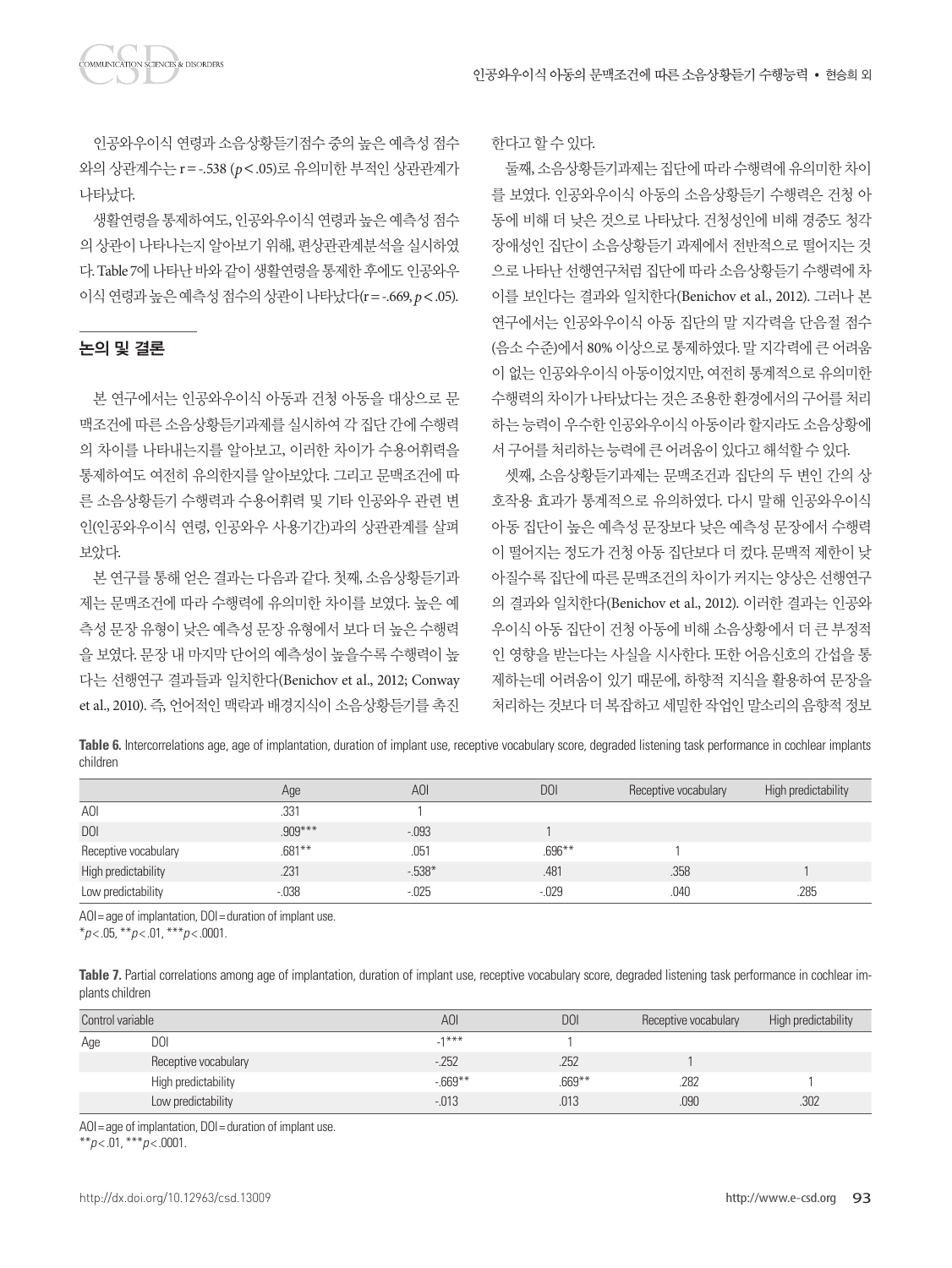와 음소적 정보를 연결시키는데 더 큰 어려움을 가지고 있다고 해 석할수있다.

그리고 주의 깊게 살펴보아야 할 것은 두 집단의 높은 예측성 문 장 수행력의 산점도이다. 구어처리능력에 대한 인공와우이식 아동 의 큰 개인차는 이전의 연구들과 일치한다(Davidson et al., 2012; Dorman, Loizou, & Fitzke, 1998; Eisenberg et al., 2002). 본 연구 데 이터에서 인공와우이식 아동 집단의 높은 예측성 점수의 분포는 건청 아동에 비해 그 편차가 2배 이상이다. 특히, 인공와우이식 아 동 집단의 분포를 살펴보면, 인공와우이식 아동 15명 중 4명만이 건청 아동의 수행력 범위 안에 포함된 사실을 알 수 있다. 일반적으 로 인공와우이식 아동은 구어처리에 있어서 하향적 지식을 활용한 다고 알려져 있다. 그러나 본 연구 결과는 70%가 넘는 아동들이 일 상생활에서 언어적인 문맥과 하향적 지식을 건청 아동 수준으로 유연하게 활용하지 못한다는 사실을 시사하는 의미있는 결과라고 할 수 있다. 즉, 여전히 인공와우이식 아동 집단은 하향적 지식을 효 과적으로사용하는능력이부족하다고할수있다.

넷째, 수용어휘력을 통제하여도, 소음상황듣기과제는 문맥조건 과 집단에 따라 수행력에 유의미한 차이를 나타냈고, 두 변인 간의 상호작용 효과가 통계적으로 유의하였다. 다시 말해, 문맥조건에 따른 소음상황듣기 수행력에 수용어휘력이 매개변수로 작용하지 않는다는 사실을 나타낸다. 즉, 두 집단의 수용어휘력의 차이가 두 집단의 문맥조건에 따른 소음상황듣기 수행력에 큰 영향을 주지 않는다는것을알수있다.

다섯째, 두 집단 모두에서 수용어휘력과 소음상황듣기과제 간의 유의한 상관이 나타나지 않았다. Ullman (2004)의 주장에 의하면, 명시적 기억과 학습은 심상어휘집과 관련이 있고, 절차적 기억과 학습은 순서와 절차를 가진 정보의 학습과 관련이 있다고 한다. 즉, 이러한 결과는 어휘는 명시적인 기억에 의존하는 능력일 수 있지 만, 언어처리능력은 순서적인 정보를 처리하는 능력에 의존해야 높 은 수행력을 나타낼 수 있다는 점을 시사한다. 또한 수용어휘력검 사와 달리, 언어처리능력을 측정하는 문맥조건에 따른 소음상황듣 기과제는 만 30개월 아동의 75%가 일상생활에서 발화하는 높은 빈도의 단어로만 구성되었으므로 어휘를 아는 지식을 측정하는 과 제와는 다른 언어과제임을 의미한다고 해석할 수 있다.

여섯째, 인공와우이식 아동 집단의 소음상황듣기과제 중 높은 예측성 문장 수행력은 인공와우이식 연령과 부적 상관을 나타냈 다. 다시 말해, 인공와우이식을 좀 더 어린 연령에 받을수록 높은 예측성 문장의 수행력이 높았다. 이러한 연구 결과는 인공와우이 식아동집단에게있어서'결정적시기'가중요하며, 좀더이른연령 에 소리에 노출되는 것이 언어처리능력에 긍정적인 영향을 줄 수 있

다는 것을 의미한다고 할 수 있다. 특히, 언어처리능력 중에 높은 예 측성 문장은 하향적 지식을 유연하게 활용하는 능력을 측정할 수 있는데, 좀 더 이른 연령에 인공와우이식을 받은 아동들은 이러한 능력이좀더발달했다고해석할수있다.

**COMMUNICATION SCIENCES & DISORDERS** 

본 연구는 인공와우이식 아동의 문맥조건에 따른 소음상황듣기 수행력을 건청 아동과 비교해봄으로써 인공와우이식 아동의 일상 생활에서의 언어처리능력의 차이를 탐색했다. 두 집단과 두 문맥조 건에 따라 나타나는 수행력의 차이는 선행 연구의 결과들과 일치 함을 확인하였다. 인공와우이식 아동은 조용한 상황에서의 언어처 리능력이 우수해도 소음상황에서의 수행력에는 어려움이 있는 것 으로 밝혀졌다. 이는 임상적으로 치료실의 구조화된 조용한 상황 에서의 검사 및 치료뿐만 아니라 소음상황에서의 검사 및 치료도 필요하다는 점을 제시해준다.

또한 인공와우이식 아동은 하향적 지식을 잘 활용한다고 알려 져 있지만, 여전히 문장 내 문맥을 유연하게 활용하는 것에 어려움 을 가지고 있는 것으로 나타났으며, 하향적 지식의 활용에 큰 개인 차를 보였다. 그리고 소음상황에서 음향-음소적 정보를 연결하는 것에 건청 아동보다 더 큰 어려움을 가지고 있는 것으로 나타났다. 이는임상적으로인공와우이식아동을대상으로두가지문맥조건 으로 나누어 처리능력을 평가하고, 그 평가를 바탕으로 하향적 지 식의 활용과 음향-음소적 정보의 연결능력을 체계적으로 나누어 치료에적용하는것도생각해볼수있다.

#### **REFERENCES**

- An, L. J., Kim, J. S., & Pae, S. Y. (2002). The study on developing a test of speech perception in noise. *Korean Journal of Audiology, 6*, 118-127.
- Bamford, J., & Wilson, I. (1979). Methodological considerations and practical aspects of the BKB sentence lists. In: R. J. Bench & J. Bamford (Eds.), *Speech-hearing tests and the spoken language of hearing-impaired children.* London: Academic Press.
- Benichov, J., Cox, L. C., Tun, P. A., & Wingfield, A. (2012). Word recognition within a linguistic context: effects of age, hearing acuity, verbal ability, and cognitive function. *Ear and Hearing, 33*, 250-256.
- Choi, E. (2000). *A study of vocabulary development of Korean children* (Master's thesis). Yonsei University, Seoul, Korea.
- Conway, C. M., Baurnschmidt, A., Huang, S., & Pisoni, D. B. (2010). Implicit statistical learning in language processing: word predictability is the key. *Cognition, 114*, 356-371.
- Davidson, L. S., Geers, A. E., Blamey, P. J., Tobey, E., & Brenner, C. (2012).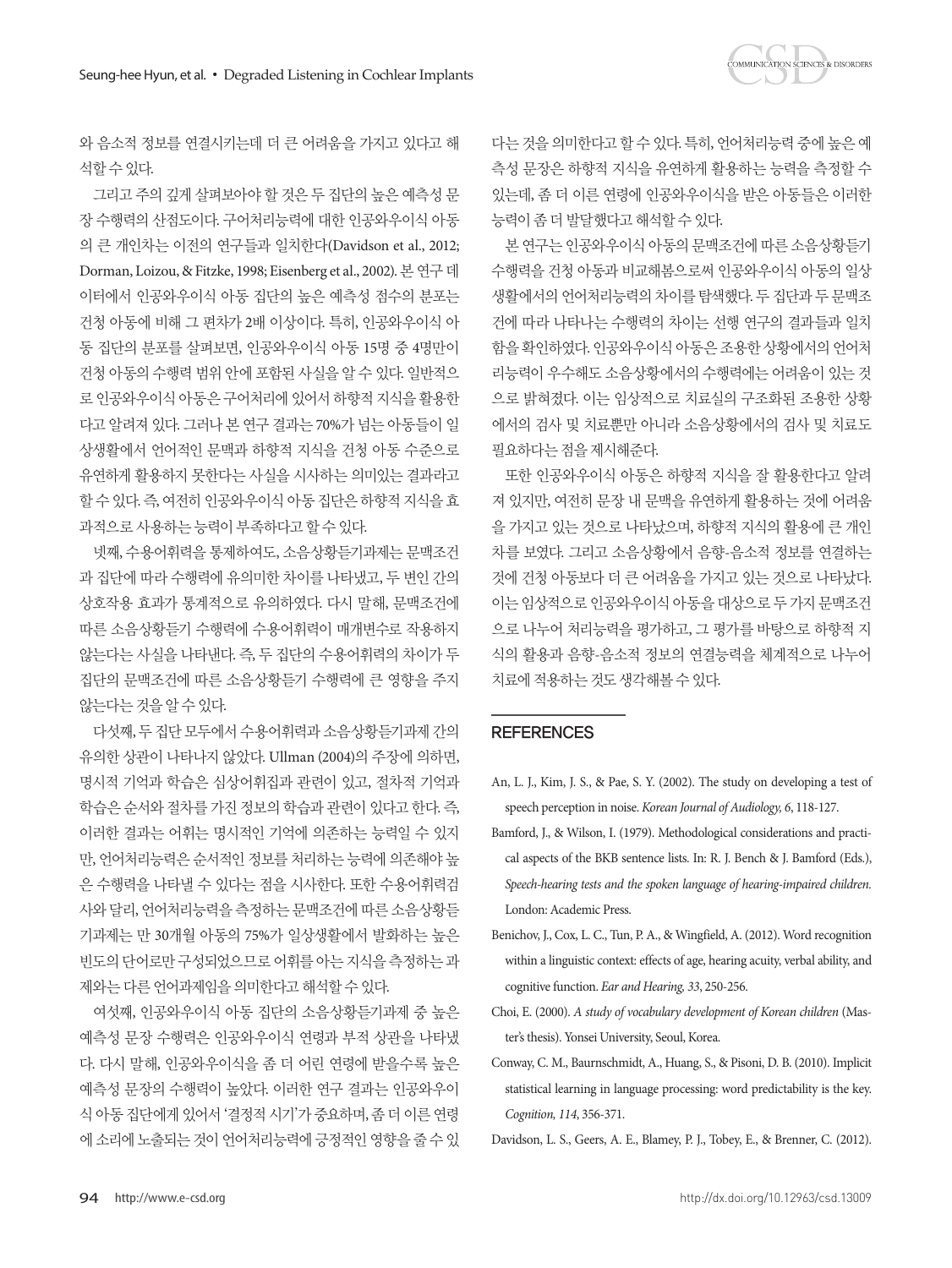Factors contributing to speech perception scores in long-term pediatric CI users. *Ear and Hearing, 32*(1 Suppl), 19S-26S.

- Dorman, M. F., Loizou, P. C., & Fitzke, J. (1998). The identification of speech in noise by cochlear implant patients and normal-hearing listeners using 6-channel signal processors. *Ear and Hearing, 19*, 481-484.
- Eisenberg, L. S., Martinez, A. S., Holowecky, S. R., & Pogorelsky, S. (2002). Recognition of lexically controlled words and sentences by children with normal hearing and children with cochlear implants. *Ear and Hearing, 23*, 450-462.
- Fallon, M., Trehub, S. E., & Schnerider, B. A. (2002). Children's use of semantic cues in degraded listening environments. *Journal of the Acoustical Society of America, 111*, 2242-2249.
- Geers, A. E., Moog, J. S., Biedenstein, J., Brenner, C., & Hayes, H. (2009). Spoken language scores of children using cochlear implants compared to hearing age-mates at school entry. *Journal of Deaf Studies and Deaf Education, 14*, 371-385.
- Holt, R. F., Kirk, K. I., & Hay-McCutcheon, M. (2011). Assessing multimodal spoken word-in-sentence recognition in children with normal hearing and children with cochlear implants. *Journal of Speech, Language, and Hearing Research, 54*, 632-657.
- Karpicke, J., Conway, C. M., & Pisoni, D. B. (2007). *Executive function, working memory, perceptual-motor skills, and speech perception in normal-hearing children: some preliminary findings.* Progress report no. 28, Indiana University, Bloomington, IN.
- Kim, L. S., & Huh, M. J. (2003). Cochlear implantation II. *Journal of Clinical Otolaryngology, 14*, 211-220.
- Kim, Y., Hong, K., Kim, K., Chang, H., & Lee, J. (2009). *Receptive and Expressive Vocabulary Test* (REVT). Seoul, Korea: Seoul Community Rehabilita-

tion Center.

- Klatt, D. H. (1979). Speech perception: a model of acoustic-phonetic analysis and lexical access. *Journal of Phonetics, 7,* 279-312.
- Knowlton, B. J., Mangels, J. A., & Squire, L. R. (1996). A neostriatal habit learning system in humans. *Science, 273*, 1399-1402.
- Lee, M., Shin, J., Kim, H., & Kim, L. (2009). Open-set monosyllabic speech perception test for preschool children. *Korean Journal of Otorhinolaryngology-Head and Neck Surgery, 52*, 312-321.
- Moon, S., & Byun, C. (1997). *K-ABC (Korean Kaufman Assessment Battery for Children).* Seoul: Hakjisa.
- Moon, S. K., Mun, H. A., Jung, H. K., Soli, S. D., Lee, J. H., & Park, K. (2005). Development of sentences for Korean hearing in noise test (KHINT). *Korean Journal of Otolaryngology, 48*, 724-728.
- Nilsson, M., Soli, S. D., & Sullivan, J. A. (1994). Development of the hearing in noise test for the measurement of speech reception thresholds in quiet and in noise. *Journal of the Acoustical Society of America, 95*, 1085-1099.
- Niparko, J. K., Tobey, E. A., Thal, D. J., Eisenberg, L. S., Wang, N. Y., Quittner, A. L., & Fink, N. E. (2010). Spoken language development in children following cochlear implantation. *JAMA, 303*, 1498-1506.
- Shi, L. F. (2012). Contribution of linguistic variables to bilingual listeners' perception of degraded English sentences. *Journal of Speech, Language, and Hearing Research, 55*, 219-234.
- Ullman, M. T. (2004). Contributions of memory circuits to language: the declarative/procedural model. *Cognition, 92*, 231-270.
- Valga, A., & Steeneken, H. J. (1993). Assessment for automatic speech recognition: II. NOISEX-92: a database and an experiment to study the effect of additive noise on speech recognition systems. *Speech Communication, 12*, 247-251.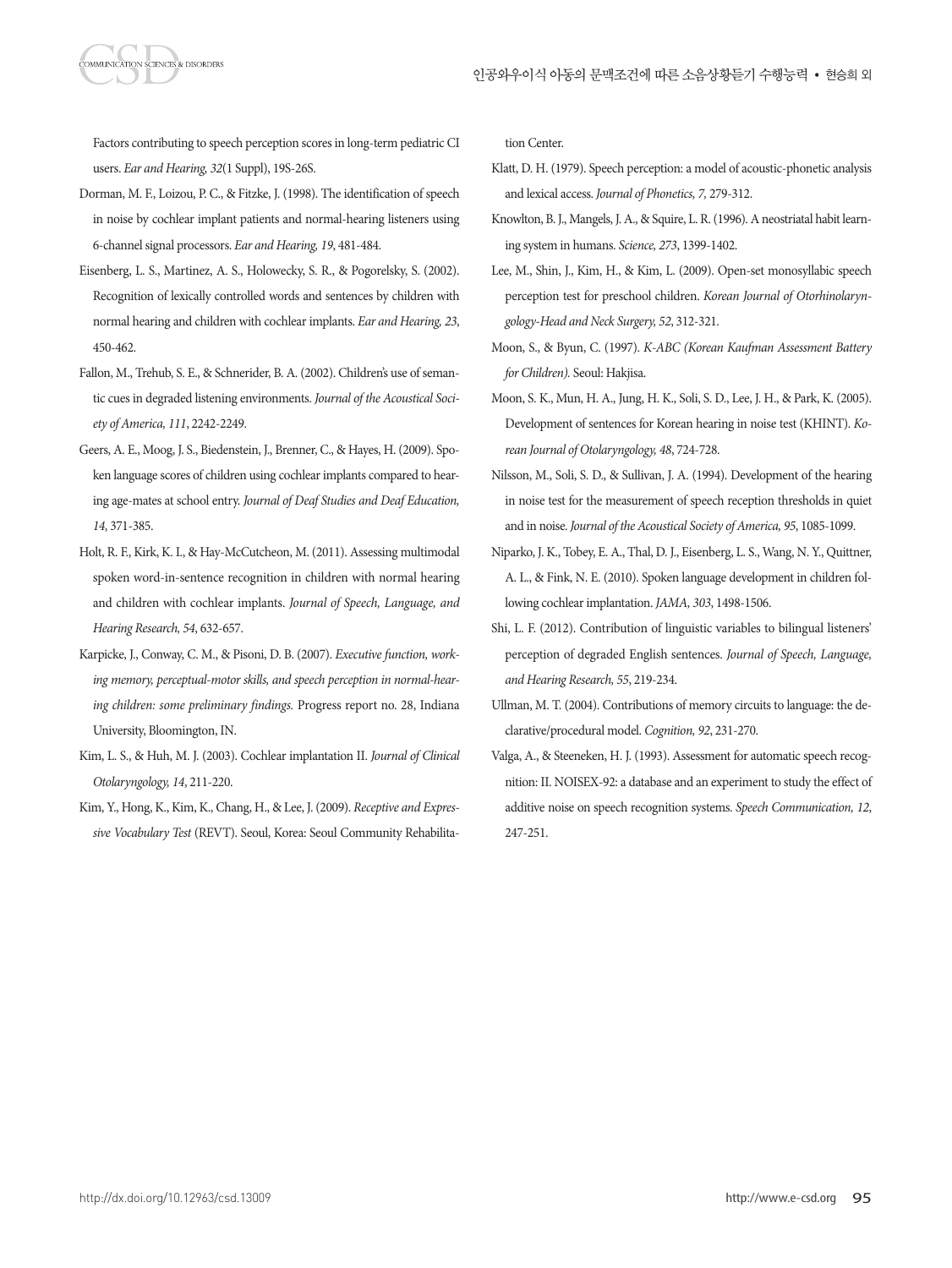

**Appendix 1.** 소음상황듣기 검사기록지

| 동번        |  |
|-----------|--|
| 사 일.<br>≥ |  |

높은 예측성 점수: 낮은 예측성 점수:

|                | 문장            | 대답 |    | 문장            | 대답 |
|----------------|---------------|----|----|---------------|----|
| P <sub>1</sub> | 연필로 글씨를 써요    |    | 28 | 쌀로 떡을 만들어요    |    |
| P <sub>2</sub> | 할머니는 딸기를 좋아해요 |    | 29 | 기린은 목이 길어요    |    |
| $\mathbf{1}$   | 할머니가 택시에서 자요  |    | 30 | 친구의 인형이 커요    |    |
| $\overline{2}$ | 모자를 머리에 써요    |    | 31 | 고모가 서랍을 닦아요   |    |
| 3              | 할아버지가 베개를 잡아요 |    | 32 | 종이에 동그라미를 그려요 |    |
| 4              | 친구와 놀이터에서 놀아요 |    | 33 | 다친 곳에 약을 발라요  |    |
| 5              | 병원에서 주사를 맞아요  |    | 34 | 아기가 그림을 꺼내요   |    |
| 6              | 시장에서 빵을 만들어요  |    | 35 | 계단에서 바나나를 잘라요 |    |
| 7              | 돈으로 과자를 사요    |    | 36 | 비행기는 하늘을 날아요  |    |
| 8              | 이모가 쓰레기를 차요   |    | 37 | 발로 공을 차요      |    |
| 9              | 종이를 가위로 잘라요   |    | 38 | 소는 음매하고 울어요   |    |
| 10             | 풀로 종이를 붙여요    |    | 39 | 아기가 침대에서 노래해요 |    |
| 11             | 아빠가 기차를 타요    |    | 40 | 방에서 텔레비전을 봐요  |    |
| 12             | 삼촌이 껌을 붙여요    |    | 41 | 바깥에 바람이 불어요   |    |
| 13             | 수건으로 손을 닦아요   |    | 42 | 아줌마가 수건을 덮어요  |    |
| 14             | 하마는 입이 커요     |    | 43 | 아빠의 신발이 더러워요  |    |
| 15             | 아저씨가 종이를 불어요  |    | 44 | 선생님이 풍선을 안아요  |    |
| 16             | 토끼가 깡충깡충 뛰어요  |    | 45 | 선생님이 의자에 앉아요  |    |
| 17             | 의사가 가방을 열어요   |    | 46 | 코끼리는 코가 길어요   |    |
| 18             | 엄마가 양말을 줘요    |    | 47 | 칫솔로 이를 닦아요    |    |
| 19             | 아저씨가 자동차를 찾아요 |    | 48 | 가게에서 그릇을 봐요   |    |
| 20             | 나무에서 감이 떨어져요  |    | 49 | 화장실로 열쇠를 던져요  |    |
| 21             | 의사가 약을 사요     |    | 50 | 친구의 얼굴이 무서워요  |    |
| 22             | 엄마가 포도를 버려요   |    | 51 | 친구에게 선물을 줘요   |    |
| 23             | 아빠가 안경을 넣어요   |    | 52 | 학교에서 귤을 그려요   |    |
| 24             | 빗으로 머리를 빗어요   |    | 53 | 원숭이의 얼굴이 길어요  |    |
| 25             | 원숭이가 나무에 앉아요  |    | 54 | 엄마가 구두를 신어요   |    |
| 26             | 냉장고에서 우유를 꺼내요 |    | 55 | 고모가 놀이터에서 뛰어요 |    |
| 27             | 할머니의 고양이가 아파요 |    | 56 | 주머니에 손을 넣어요   |    |